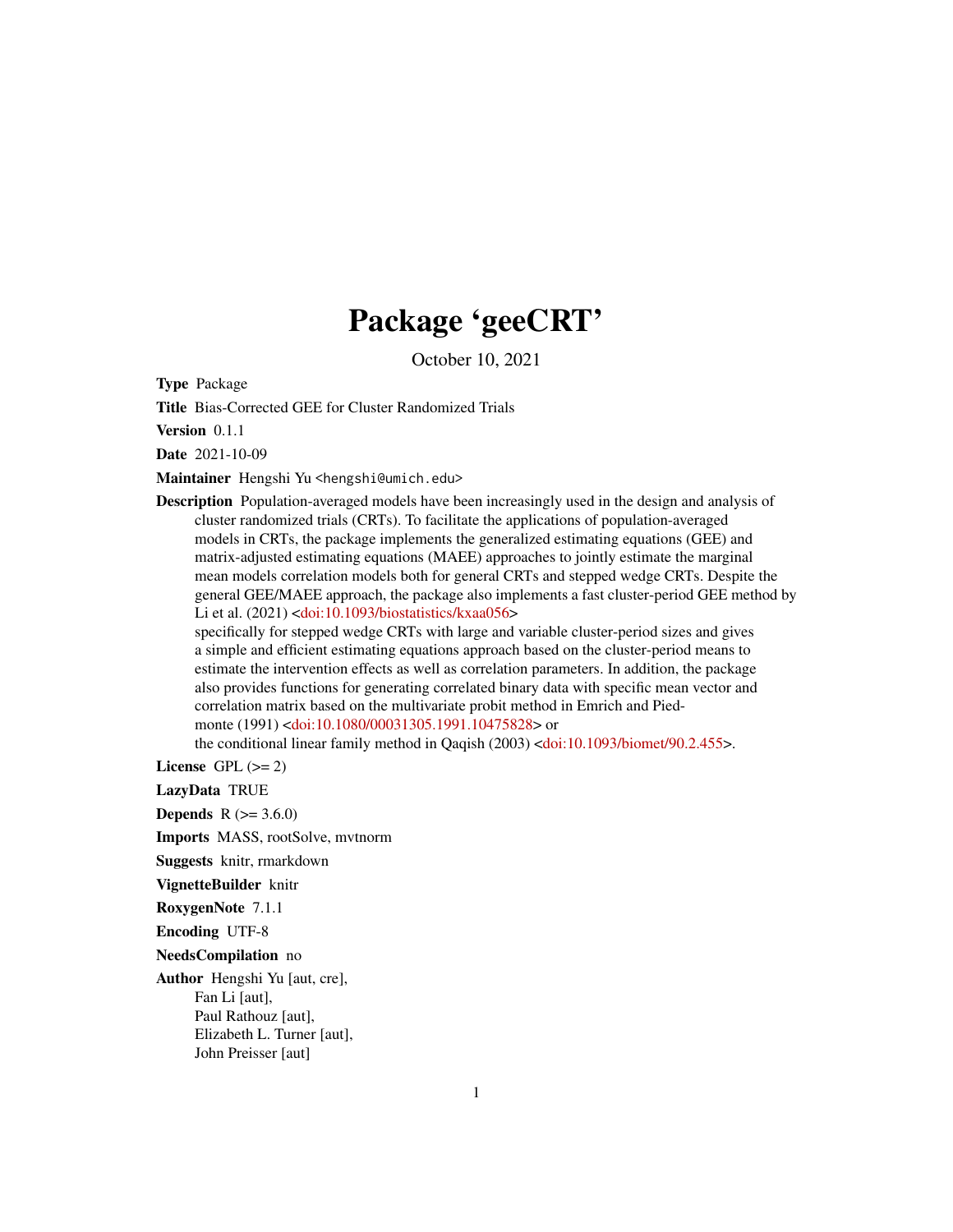<span id="page-1-0"></span>Repository CRAN Date/Publication 2021-10-10 04:10:02 UTC

### R topics documented:

| Index |  |
|-------|--|

cpgeeSWD *Cluster-Period GEE for Estimating the Mean and Correlation Parameters in Cross-Sectional SW-CRTs*

#### **Description**

cpgeeSWD implements the cluster-period GEE developed for cross-sectional stepped wedge cluster randomized trials (SW-CRTs). It provides valid estimation and inference for the treatment effect and intraclass correlation parameters within the GEE framework, and is computationally efficient for SW-CRTs with large cluster sizes. The program currently only allows for a marginal mean model with discrete period effects and the intervention indicator without additional covariates. The program offers bias-corrected ICC estimates as well as bias-corrected sandwich variances for both the treatment effect parameter and the ICC parameters. The technical details of the cluster-period GEE approach are provided in Li et al. (2020+).

#### Usage

```
cpgeeSWD(
 y,
 X,
  id,
  m,
  corstr,
  family = "binomial",
 maxiter = 500.
  epsilon = 0.001,
 printrange = TRUE,
  alpadj = FALSE,rho.init = NULL)
```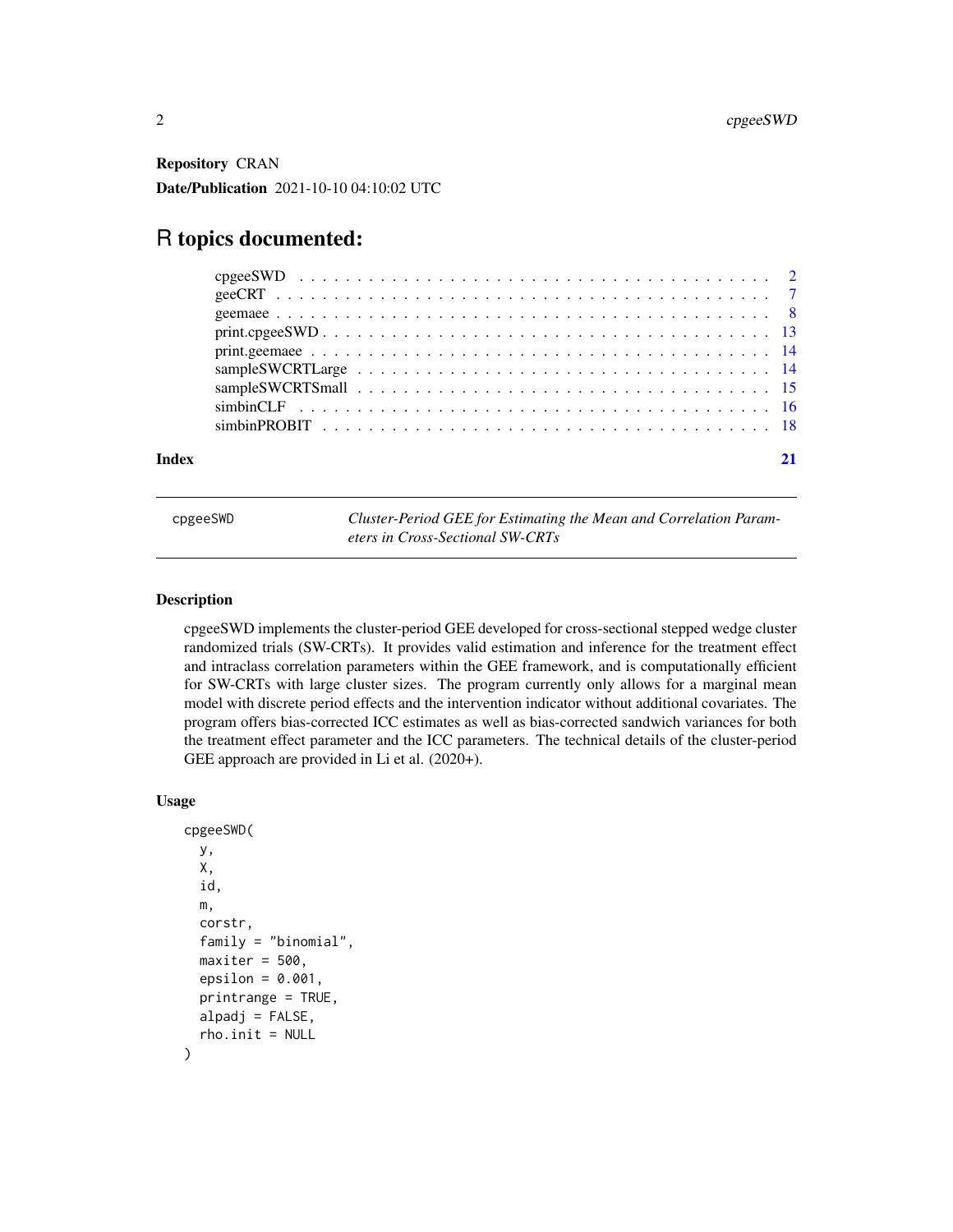#### cpgeeSWD 3

#### Arguments

| У          | a vector specifying the cluster-period means (proportions)                                                                |
|------------|---------------------------------------------------------------------------------------------------------------------------|
| X          | design matrix for the marginal mean model, including period indicator and in-<br>tervention indicator                     |
| id         | a vector specifying cluster identifier                                                                                    |
| m          | a vector of the cluster-period sizes                                                                                      |
| corstr     | correlation structure specified for the individual-level outcomes, could be 'exchangeable',<br>'nest_exch' or 'exp_decay' |
| family     | See corresponding documentation to glm. The current version only supports<br>$family = 'binomial'$                        |
| maxiter    | maximum number of iterations for Fisher scoring updates                                                                   |
| epsilon    | tolerance for convergence                                                                                                 |
| printrange | print details of range violations when family = 'binomial'. The default is<br><b>TRUE</b>                                 |
| alpadj     | if TRUE, performs bias adjustment for the alpha estimating equations. The default<br>is FALSE                             |
| rho.init   | user-specified initial value for the decay parameter when corstr = 'exp_decay'                                            |
|            |                                                                                                                           |

#### Value

outbeta estimates of marginal mean model parameters and standard errors with different finitesample bias corrections. The current version supports model-based standard error (MB), the sandwich standard error (BC0) extending Zhao and Prentice (2001), the sandwich standard errors (BC1) extending Kauermann and Carroll (2001), the sandwich standard errors (BC2) extending Mancl and DeRouen (2001), and the sandwich standard errors (BC3) extending the Fay and Graubard (2001). A summary of these bias-corrections can also be found in Lu et al. (2007), and Li et al. (2018).

outalpha estimates of correlation parameters and standard errors with different finite-sample bias corrections. The current version supports the sandwich standard error (BC0) extending Zhao and Prentice (2001), the sandwich standard errors (BC1) extending Kauermann and Carroll (2001), the sandwich standard errors (BC2) extending Mancl and DeRouen (2001), and the sandwich standard errors (BC3) extending the Fay and Graubard (2001). A summary of these bias-corrections can also be found in Preisser et al. (2008).

beta a vector of estimates for marginal mean model parameters

alpha a vector of estimates of correlation parameters

MB model-based covariance estimate for the marginal mean model parameters

BC0 robust sandwich covariance estimate of the marginal mean model and correlation parameters

BC1 robust sandwich covariance estimate of the marginal mean model and correlation parameters with the Kauermann and Carroll (2001) correction

BC2 robust sandwich covariance estimate of the marginal mean model and correlation parameters with the Mancl and DeRouen (2001) correction

BC3 robust sandwich covariance estimate of the marginal mean model and correlation parameters with the Fay and Graubard (2001) correction

niter number of iterations used in the Fisher scoring updates for model fitting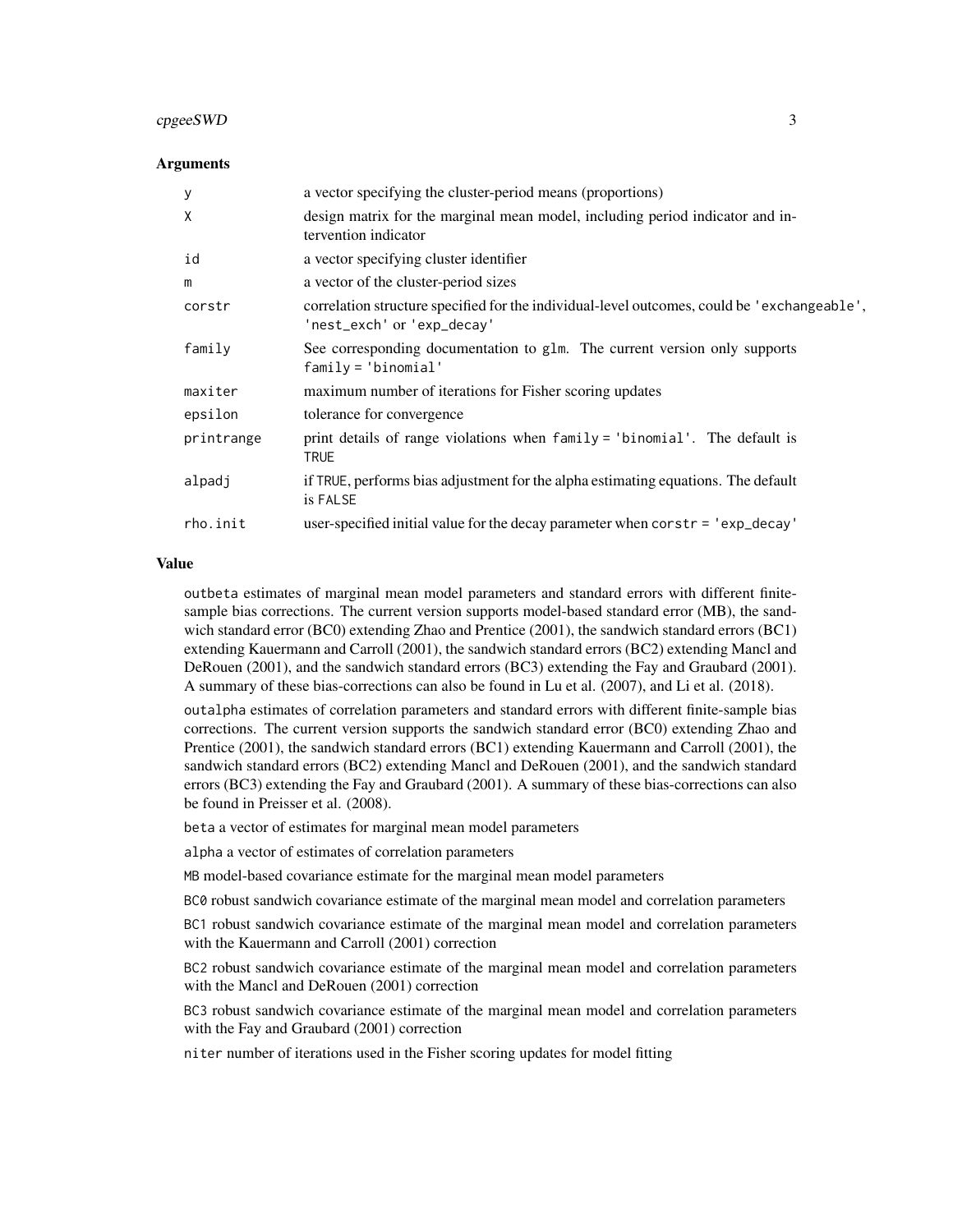#### Author(s)

Hengshi Yu <hengshi@umich.edu>, Fan Li <fan.f.li@yale.edu>, Paul Rathouz <paul.rathouz@austin.utexas.edu>, Elizabeth L. Turner <liz.turner@duke.edu>, John Preisser <jpreisse@bios.unc.edu>

#### References

Zhao, L. P., Prentice, R. L. (1990). Correlated binary regression using a quadratic exponential model. Biometrika, 77(3), 642-648.

Mancl, L. A., DeRouen, T. A. (2001). A covariance estimator for GEE with improved small sample properties. Biometrics, 57(1), 126-134.

Kauermann, G., Carroll, R. J. (2001). A note on the efficiency of sandwich covariance matrix estimation. Journal of the American Statistical Association, 96(456), 1387-1396.

Fay, M. P., Graubard, B. I. (2001). Small sample adjustments for Wald type tests using sandwich estimators. Biometrics, 57(4), 1198-1206.

Lu, B., Preisser, J. S., Qaqish, B. F., Suchindran, C., Bangdiwala, S. I., Wolfson, M. (2007). A comparison of two bias corrected covariance estimators for generalized estimating equations. Biometrics, 63(3), 935-941.

Preisser, J. S., Lu, B., Qaqish, B. F. (2008). Finite sample adjustments in estimating equations and covariance estimators for intracluster correlations. Statistics in Medicine, 27(27), 5764-5785.

Li, F., Turner, E. L., Preisser, J. S. (2018). Sample size determination for GEE analyses of stepped wedge cluster randomized trials. Biometrics, 74(4), 1450-1458.

Li, F. (2020). Design and analysis considerations for cohort stepped wedge cluster randomized trials with a decay correlation structure. Statistics in Medicine, 39(4), 438-455.

Li, F., Yu, H., Rathouz, P., Turner, E. L., Preisser, J. S. (2021). Marginal modeling of cluster-period means and intraclass correlations in stepped wedge designs with binary outcomes. Biostatistics, kxaa056.

#### Examples

# Simulated SW-CRT example with binary outcome

```
########################################################################
### Example 1): simulated SW-CRT with smaller cluster-period sizes (5~10)
########################################################################
```
sampleSWCRT = sampleSWCRTSmall

```
#############################################################
### cluster-period id, period, outcome, and design matrix ###
#############################################################
```

```
### id, period, outcome
id = sampleSWCRT$id; period = sampleSWCRT$period; y = sampleSWCRT$y_bin
X = as.matrix(sampleSWCRT[, c('period1', 'period2', 'period3', 'period4', 'treatment')])
```

```
m = as.matrix(table(id, period)); n = dim(m)[1]; t = dim(m)[2]
```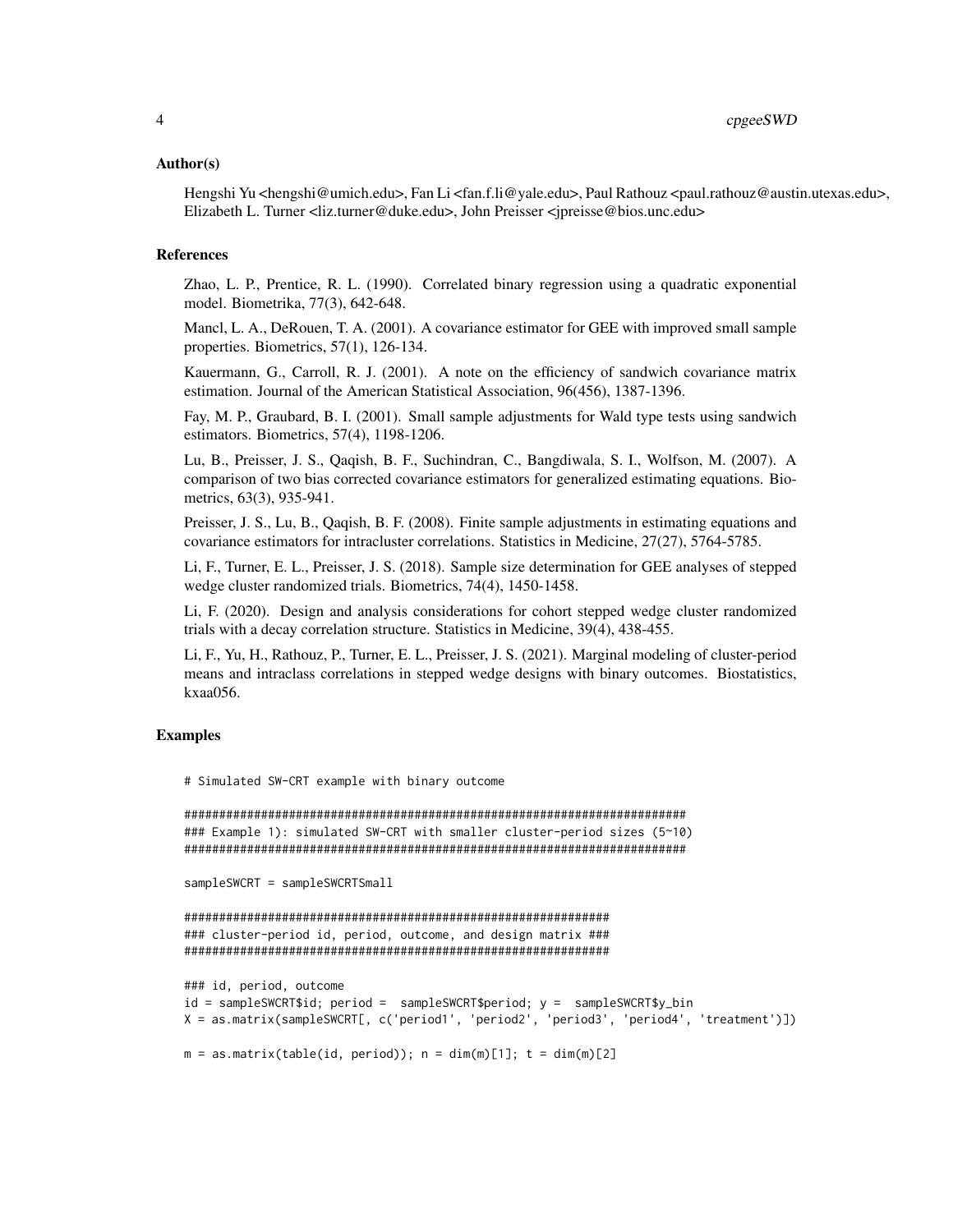#### cpgeeSWD 5

```
clp_mu<-tapply(y,list(id,period), FUN=mean); y_cp <- c(t(clp_mu))
### design matrix for correlation parameters
trt <- tapply(X[, t + 1], list(id, period), FUN=mean); trt <- c(t(t))
time <- tapply(period,list(id, period), FUN = mean); time <- c(t(time)); X_cp <- matrix(0, n * t, t)
s = 1for(i in 1:n){for(j in 1:t){X_cp[s, time[s]] <- 1; s = s + 1}}
X_cp <- cbind(X_cp, trt); id_cp <- rep(1:n, each= t); m_cp <- c(t(m))
#####################################################
### cluster-period matrix-adjusted estimating equations (MAEE)
### with exchangeable, nested exchangeable and exponential decay correlation structures ###
#####################################################
# exchangeable
est_maee_exc <- cpgeeSWD(y = y_cp, X = X_cp, id = id_cp,
                         m = m_ccp, corstr = 'exchangeable',
                         alpadj = TRUE)
print(est_maee_exc)
# nested exchangeable
est\_maee\_nex \leq cpgeeSWD(y = y_cp, X = X_cp, id = id_cp,m = m_cp, corstr = 'nest_exch',
                         alpadj = TRUE)
print(est_maee_nex)
# exponential decay
est_maee_ed <- cpgeeSWD(y = y_cp, X = X_cp, id = id_cp,m = m_cp, corstr = 'exp_decay',
                        alpadj = TRUE)
print(est_maee_ed)
#####################################################
### cluster-period GEE
### with exchangeable, nested exchangeable and exponential decay correlation structures ###
#####################################################
# exchangeable
est\_uee\_exc \leq cpgeeSWD(y = y_cp, X = X_cp, id = id_cp,m = m_cp, corstr = 'exchangeable',
                        alpadj = FALSE)
print(est_uee_exc)
# nested exchangeable
est\_uee\_nex \leq cpgeeSWD(y = y_cp, X = X_cp, id = id_cp,m = m_{cp}, corstr = 'nest_exch',
                        alpadj = FALSE)
print(est_uee_nex)
# exponential decay
est\_uee\_ed \leq -cpgeeSWD(y = y_cp, X = X_cp, id = id_cp,
```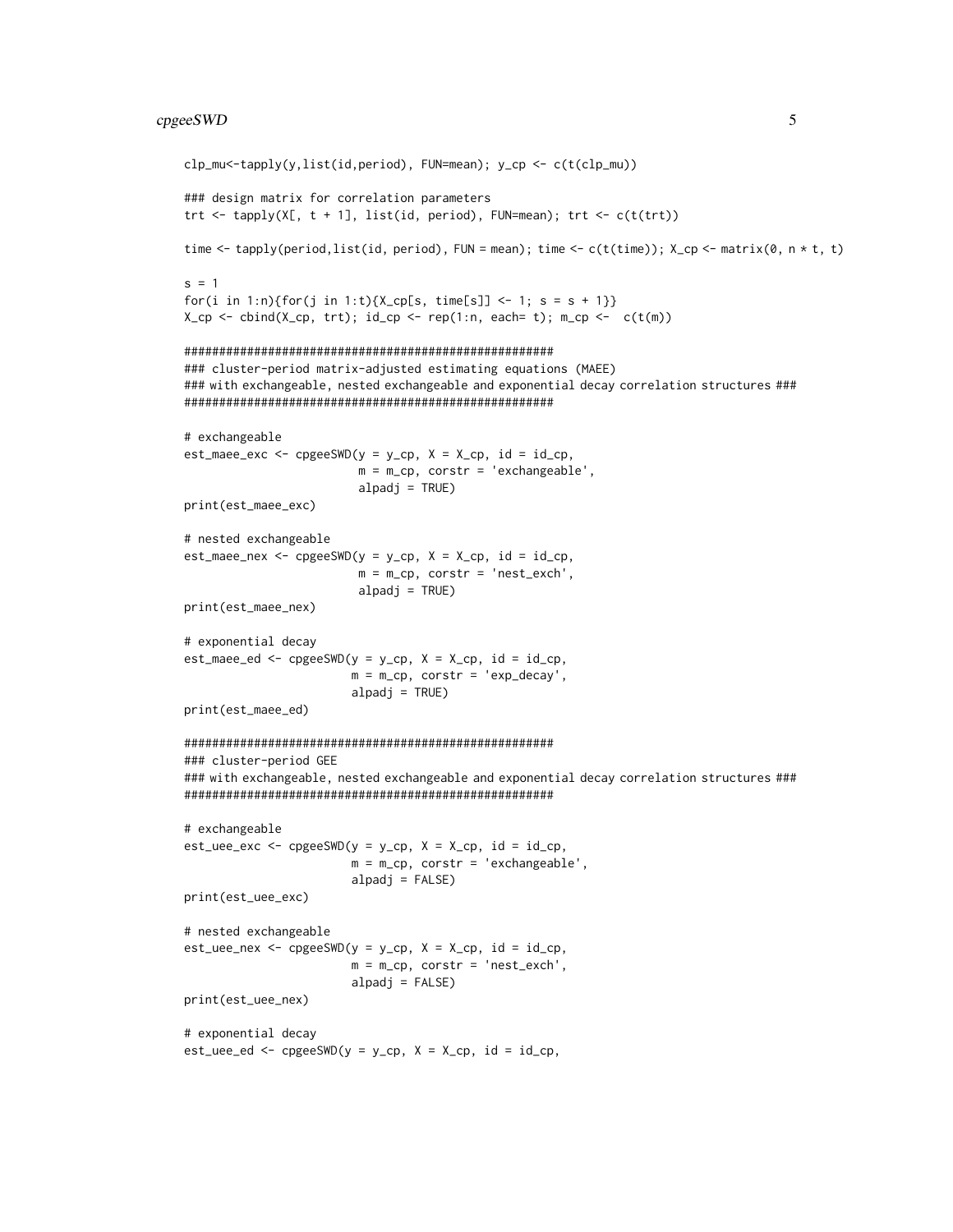```
m = m_ccp, corstr = 'exp_decay',
                  alpadj = FALSE)print(est_uee_ed)
### Example 2): simulated SW-CRT with larger cluster-period sizes (20~30)
sampleSWCRT = sampleSWCRTLarge
### cluster-period id, period, outcome, and design matrix ###
### id, period, outcome
id = sampleSWCRT$id; period = sampleSWCRT$period; y = sampleSWCRT$y_bin
X = as.matrix(sampleSWCRT[, c('period1', 'period2', 'period3', 'period4', 'period5', 'treatment')])
m = as.matrix(table(id, period)); n = dim(m)[1]; t = dim(m)[2]clp_mu<-tapply(y,list(id,period), FUN=mean); y_cp <- c(t(clp_mu))
### design matrix for correlation parameters
trt <- tapply(X[, t + 1], list(id, period), FUN=mean); trt <- c(t(trt))time <- tapply(period, list(id, period), FUN = mean); time <- c(t(time)); X_cp <- matrix(0, n * t, t)
s = 1for(i in 1:n){for(j in 1:t){X_cp[s, time[s]] <- 1; s = s + 1}}
X_ccp <- cbind(X_cp, trt); id_cp <- rep(1:n, each= t); m_cp <- c(t(m))
### cluster-period matrix-adjusted estimating equations (MAEE)
### with exchangeable, nested exchangeable and exponential decay correlation structures ###
# exchangeable
est\_maee\_exc \leq cpgeeSWD(y = y_cpp, X = X_cpp, id = id_cpp,m = m_ccp, corstr = 'exchangeable',
                    alpadj = TRUE)
print(est_maee_exc)
# nested exchangeable
est_maee_new \leq cpgeeSWD(y = y_cp, X = X_cp, id = id_cp,m = m_ccp, corstr = 'nest_exch',
                    alpadj = TRUE)
print(est_maee_nex)
# exponential decay
est\_maee\_ed \leq -cpgeeSWD(y = y_cp, X = X_cp, id = id_cp,m = m_ccp, corstr = 'exp_decay',
                   alpadj = TRUE)
print(est_maee_ed)
```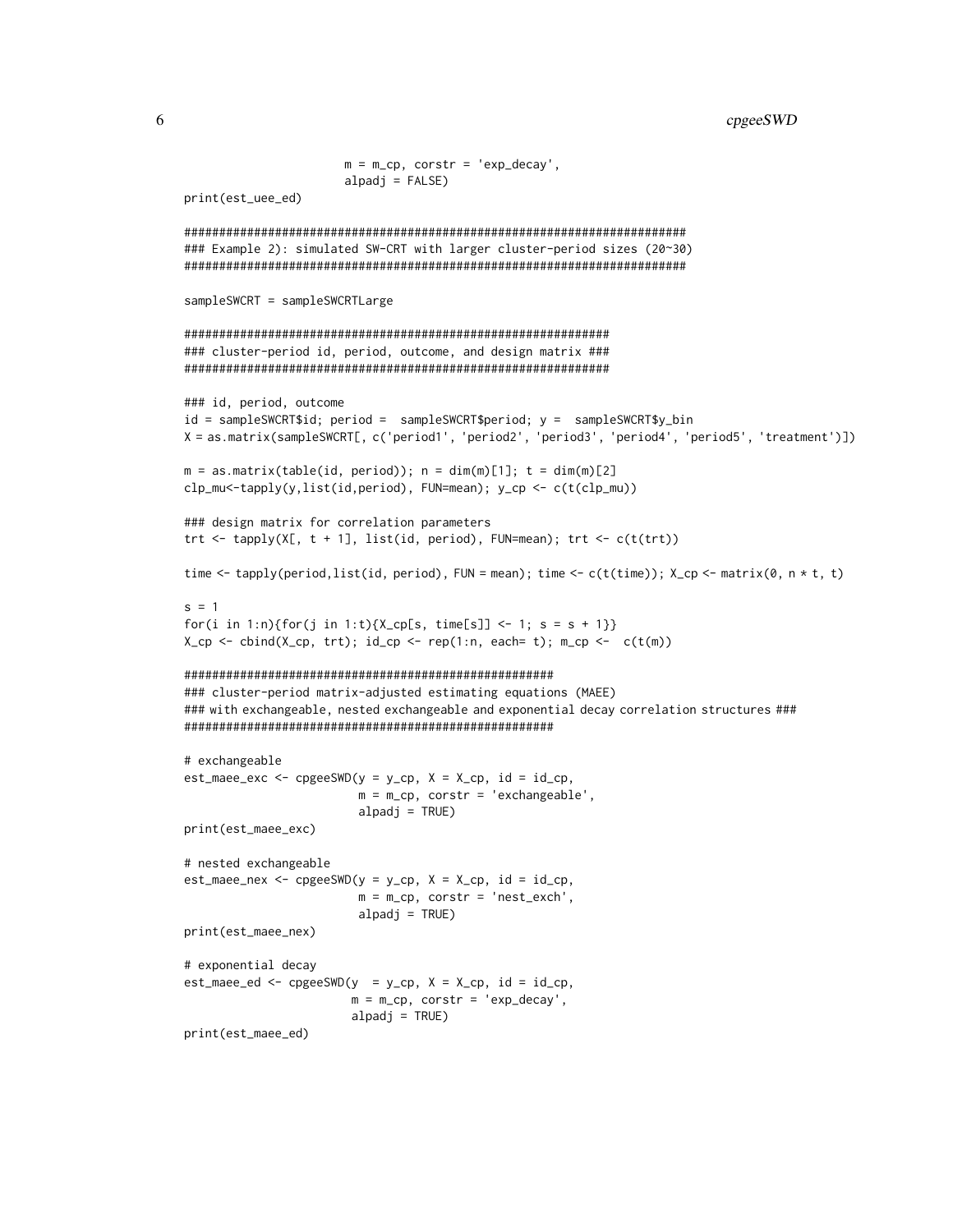#### <span id="page-6-0"></span> $\epsilon$  geeCRT  $\sim$  7

```
#####################################################
### cluster-period GEE
### with exchangeable, nested exchangeable and exponential decay correlation structures ###
#####################################################
# exchangeable
est\_uee\_exc \leq c pgeeSWD(y = y_c p, X = X_c p, id = id_c p,m = m_cp, corstr = 'exchangeable',
                         alpadj = FALSE)
print(est_uee_exc)
# nested exchangeable
est\_uee\_nex \leq c pgeeSWD(y = y_c p, X = X_c p, id = id_c p,m = m_cp, corstr = 'nest_exch',
                         alpadj = FALSE)
print(est_uee_nex)
# exponential decay
est\_uee\_ed \leq c pgeeSWD(y = y_c p, X = X_c p, id = id_c p,m = m_ccp, corstr = 'exp_decay',
                        alpadj = FALSE)
print(est_uee_ed)
```
geeCRT *geeCRT: a package for implementing the bias-corrected generalized estimating equations in analyzing cluster randomized trials*

#### **Description**

geeCRT: a package for implementing the bias-corrected generalized estimating equations in analyzing cluster randomized trials

#### geeCRT functions

The simbinPROBIT function performs correlated binary outcome data simulation using the multivariate probit method The simbinCLF function performs correlated binary outcome data simulation using the conditional linear family method The cpgeeSWD function performs cluster-period generalized estimating equations for estimating the marginal mean and correlation parameters in crosssectional stepped wedge cluster randomized trials The geemaee function performs matrix-adjusted generalized estimating equations on estimating the marginal mean and correlation parameters in cluster randomized trials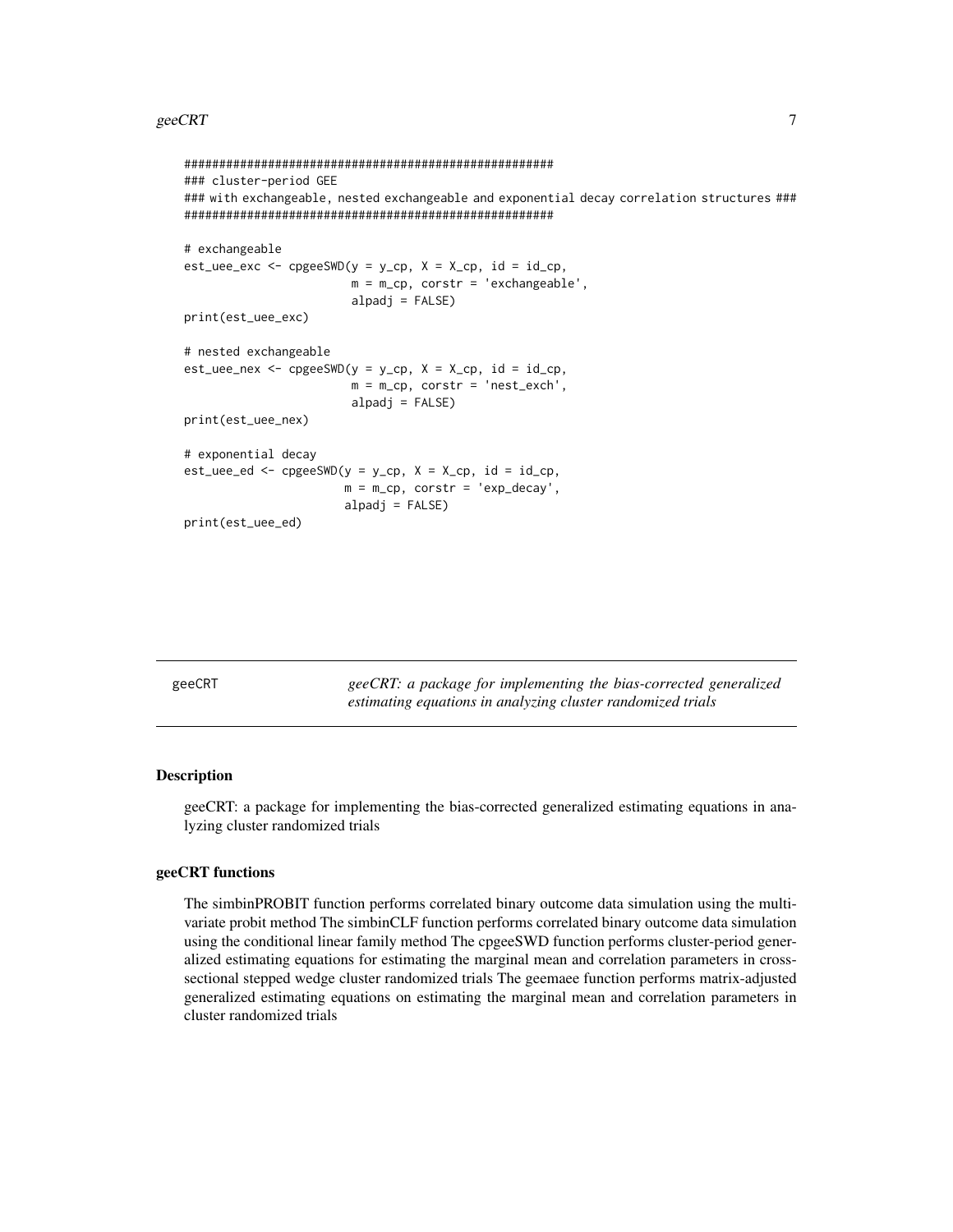<span id="page-7-0"></span>geemaee *GEE and Matrix-adjusted Estimating Equations (MAEE) for Estimating the Marginal Mean and Correlation Parameters in CRTs*

#### Description

geemaee implements the GEE and matrix-adjusted estimating equations (MAEE) for analyzing cluster randomized trials (CRTs). It supports estimation and inference for the marginal mean and intraclass correlation parameters within the population-averaged modeling framework. With suitable choice of the design matrices, the function can be used to analyze parallel, crossover and stepped wedge cluster randomized trials. The program also offers bias-corrected intraclass correlation estimates, as well as bias-corrected sandwich variances for both the marginal mean and correlation parameters. The technical details of the GEE and MAEE approach are provided in Preisser (2008) and Li et al. (2018, 2019).

#### Usage

```
geemaee(
  y,
 X,
  id,
  Z,
  family,
 maxiter = 500,
  epsilon = 0.001,
  printrange = TRUE,
  alpadj = FALSE,shrink = "ALPHA".makevone = TRUE
)
```
#### **Arguments**

| <b>V</b>   | a vector specifying the outcome variable across all clusters                                             |
|------------|----------------------------------------------------------------------------------------------------------|
| X          | design matrix for the marginal mean model, including the intercept                                       |
| id         | a vector specifying cluster identifier                                                                   |
| Z          | design matrix for the correlation model, should be all pairs $j < k$ for each cluster                    |
| family     | See corresponding documentation to glm. The current version only supports<br>'continuous' and 'binomial' |
| maxiter    | maximum number of iterations for Fisher scoring updates                                                  |
| epsilon    | tolerance for convergence. The default is 0.001                                                          |
| printrange | print details of range violations. The default is TRUE                                                   |
| alpadj     | if TRUE, performs bias adjustment for the correlation estimating equations. The<br>default is FALSE      |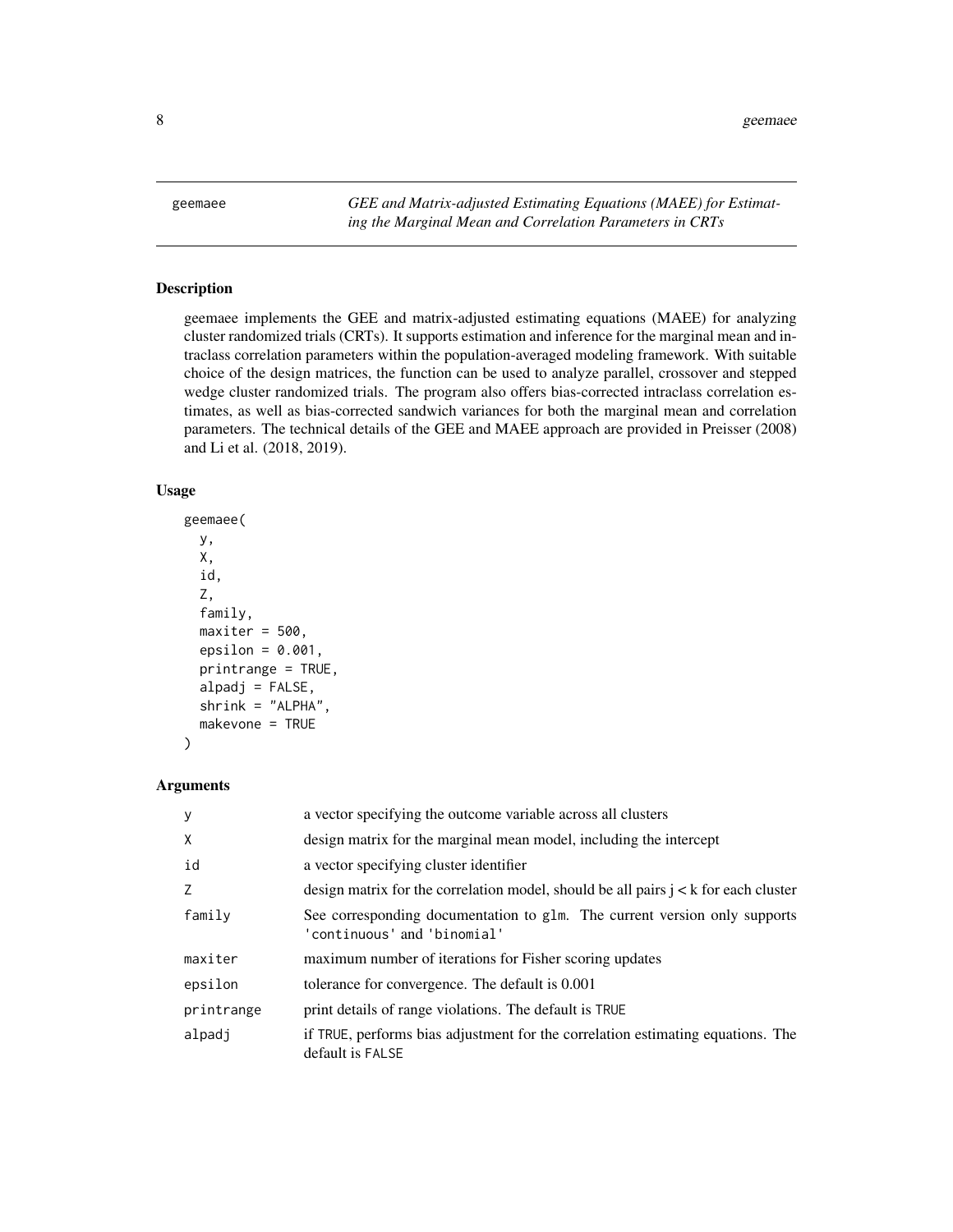#### geemaee 90 metals is a strong state of the strong state of the strong strong strong strong strong strong strong strong strong strong strong strong strong strong strong strong strong strong strong strong strong strong stron

| shrink   | method to tune step sizes in case of non-convergence including 'THETA' or<br>'ALPHA'. The default is 'ALPHA'                      |
|----------|-----------------------------------------------------------------------------------------------------------------------------------|
| makevone | if TRUE, it assumes unit variances for the correlation parameters in the correlation<br>estimating equations. The default is TRUE |

#### Value

outbeta estimates of marginal mean model parameters and standard errors with different finitesample bias corrections. The current version supports model-based standard error (MB), the sandwich standard error (BC0) extending Liang and Zeger (1986), the sandwich standard errors (BC1) extending Kauermann and Carroll (2001), the sandwich standard errors (BC2) extending Mancl and DeRouen (2001), and the sandwich standard errors (BC3) extending the Fay and Graubard (2001). A summary of these bias-corrections can also be found in Lu et al. (2007), and Li et al. (2018).

outalpha estimates of intraclass correlation parameters and standard errors with different finitesample bias corrections. The current version supports the sandwich standard error (BC0) extending Zhao and Prentice (2001), the sandwich standard errors (BC1) extending Kauermann and Carroll (2001), the sandwich standard errors (BC2) extending Mancl and DeRouen (2001), and the sandwich standard errors (BC3) extending the Fay and Graubard (2001). A summary of these biascorrections can also be found in Preisser et al. (2008).

beta a vector of estimates for marginal mean model parameters

alpha a vector of estimates of correlation parameters

MB model-based covariance estimate for the marginal mean model parameters

BC0 robust sandwich covariance estimate of the marginal mean model and correlation parameters

BC1 robust sandwich covariance estimate of the marginal mean model and correlation parameters with the Kauermann and Carroll (2001) correction

BC2 robust sandwich covariance estimate of the marginal mean model and correlation parameters with the Mancl and DeRouen (2001) correction

BC3 robust sandwich covariance estimate of the marginal mean model and correlation parameters with the Fay and Graubard (2001) correction

niter number of iterations used in the Fisher scoring updates for model fitting

#### Author(s)

Hengshi Yu <hengshi@umich.edu>, Fan Li <fan.f.li@yale.edu>, Paul Rathouz <paul.rathouz@austin.utexas.edu>, Elizabeth L. Turner <liz.turner@duke.edu>, John Preisser <jpreisse@bios.unc.edu>

#### References

Liang, K. Y., Zeger, S. L. (1986). Longitudinal data analysis using generalized linear models. Biometrika, 73(1), 13-22.

Prentice, R. L. (1988). Correlated binary regression with covariates specific to each binary observation. Biometrics, 1033-1048.

Zhao, L. P., Prentice, R. L. (1990). Correlated binary regression using a quadratic exponential model. Biometrika, 77(3), 642-648.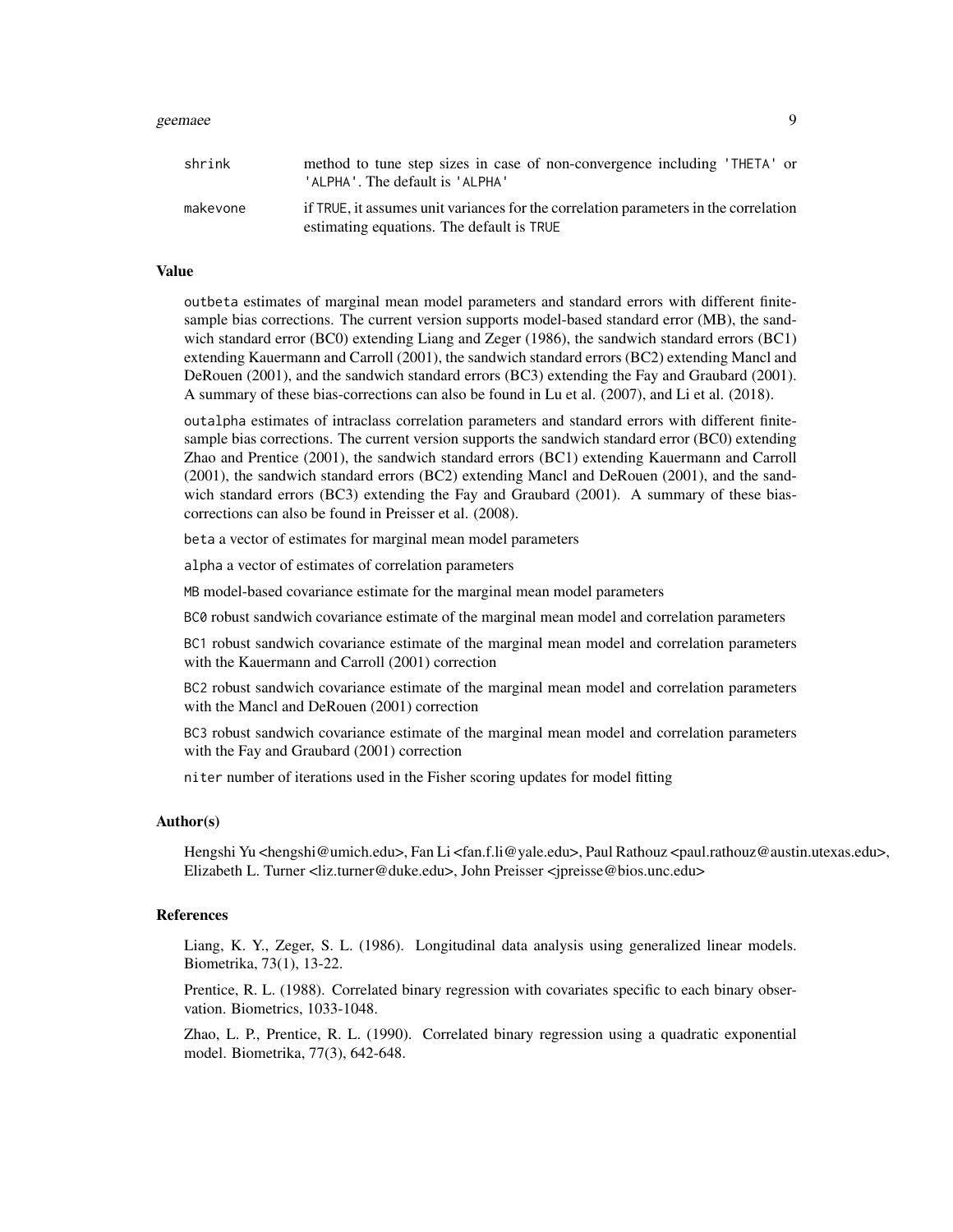Prentice, R. L., Zhao, L. P. (1991). Estimating equations for parameters in means and covariances of multivariate discrete and continuous responses. Biometrics, 825-839.

Sharples, K., Breslow, N. (1992). Regression analysis of correlated binary data: some small sample results for the estimating equation approach. Journal of Statistical Computation and Simulation, 42(1-2), 1-20.

Mancl, L. A., DeRouen, T. A. (2001). A covariance estimator for GEE with improved small sample properties. Biometrics, 57(1), 126-134.

Kauermann, G., Carroll, R. J. (2001). A note on the efficiency of sandwich covariance matrix estimation. Journal of the American Statistical Association, 96(456), 1387-1396.

Fay, M. P., Graubard, B. I. (2001). Small sample adjustments for Wald type tests using sandwich estimators. Biometrics, 57(4), 1198-1206.

Lu, B., Preisser, J. S., Qaqish, B. F., Suchindran, C., Bangdiwala, S. I., Wolfson, M. (2007). A comparison of two bias corrected covariance estimators for generalized estimating equations. Biometrics, 63(3), 935-941.

Preisser, J. S., Lu, B., Qaqish, B. F. (2008). Finite sample adjustments in estimating equations and covariance estimators for intracluster correlations. Statistics in Medicine, 27(27), 5764-5785.

Li, F., Turner, E. L., Preisser, J. S. (2018). Sample size determination for GEE analyses of stepped wedge cluster randomized trials. Biometrics, 74(4), 1450-1458.

Li, F., Forbes, A. B., Turner, E. L., Preisser, J. S. (2019). Power and sample size requirements for GEE analyses of cluster randomized crossover trials. Statistics in Medicine, 38(4), 636-649.

Li, F. (2020). Design and analysis considerations for cohort stepped wedge cluster randomized trials with a decay correlation structure. Statistics in Medicine, 39(4), 438-455.

Li, F., Yu, H., Rathouz, P., Turner, E. L., Preisser, J. S. (2021). Marginal modeling of cluster-period means and intraclass correlations in stepped wedge designs with binary outcomes. Biostatistics, kxaa056.

#### Examples

```
# Simulated SW-CRT examples
```

```
#################################################################
### function to create the design matrix for correlation parameters
### under the nested exchangeable correlation structure
#################################################################
createzCrossSec = function (m) {
     Z = NULLn = dim(m)[1]for (i in 1:n) {
         alpha_0 = 1; alpha_1 = 2; n_i = c(m[i, j)]; n_i = (m[i, j)]POS = matrix(alpha_1, sum(n_i), sum(n_i))
         loc1 = 0; loc2 = 0for (s in 1:n_length) {
             n_t = n_i[s]; loc1 = loc2 + 1; loc2 = loc1 + n_t - 1for (k in loc1:loc2) {
                 for (j in loc1:loc2) {
                     if (k != j) {POS[k, j] = alpha_0} else {POS[k, j] = 0}}
```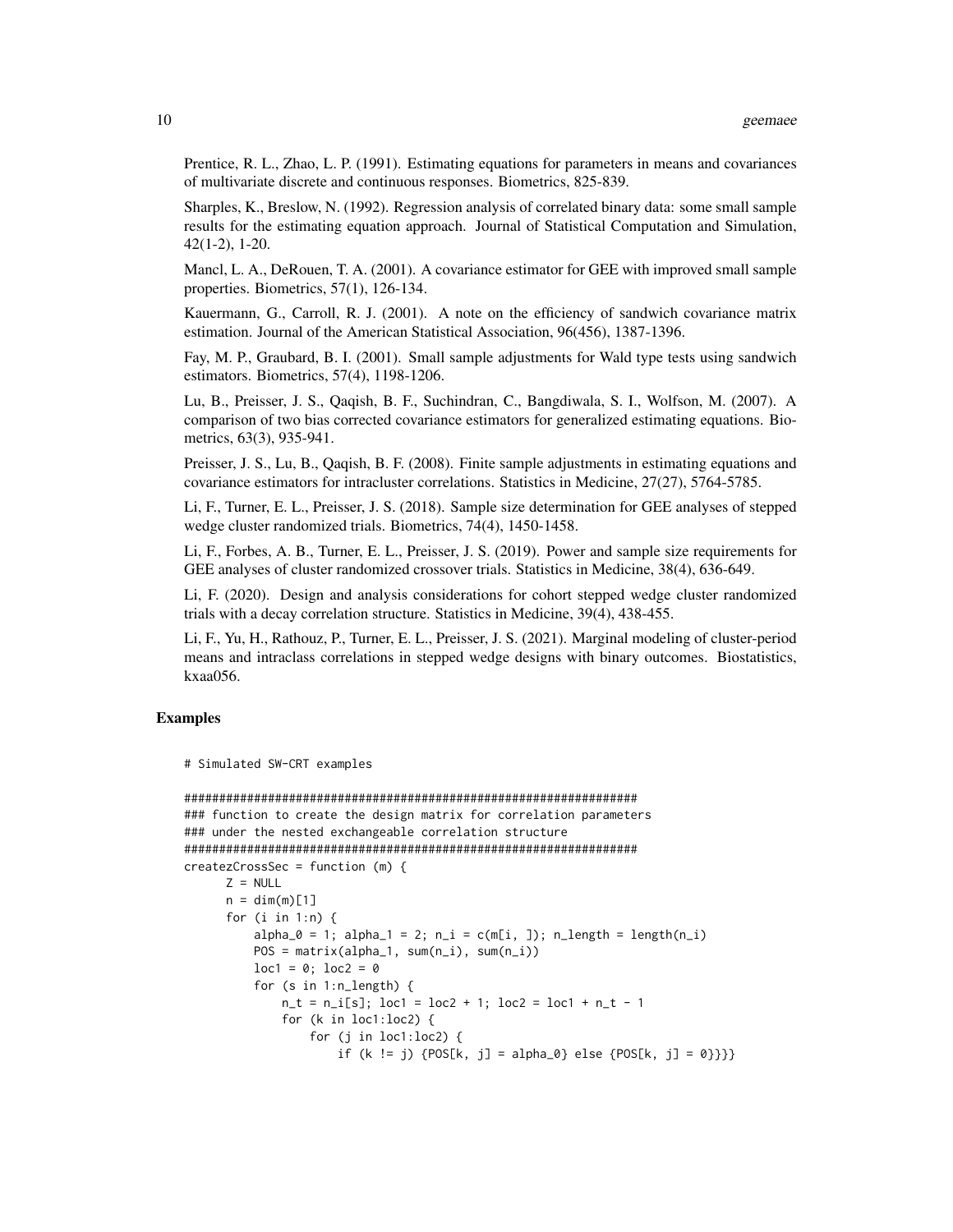```
zrow = diag(2); z_c = NULLfor (j in 1:(sum(n_i) - 1)) {
           for (k in (j + 1):sum(n_i)) {z_c = rbind(z_c, zrow[POS[j,k],])}}
        Z = \text{rbind}(Z, z_c)return(Z)}
### Example 1): simulated SW-CRT with smaller cluster-period sizes (5~10)
sampleSWCRT = sampleSWCRTSmall
### Individual-level id, period, outcome, and design matrix ###
id = samplesWCRT$id; period = samplesWCRT$period;X = as.matrix(sampleSWCRT[, c('period1', 'period2', 'period3', 'period4', 'treatment')])
m = as.matrix(table(id, period)); n = dim(m)[1]; t = dim(m)[2];### design matrix for correlation parameters
Z = \text{createzCrossSec(m)}### (1) Matrix-adjusted estimating equations and GEE
### on continous outcome with nested exchangeable correlation structure
### MAEE
est\_maee\_ind\_con = geemaee(y = samplesWCRT$y\_con, X = X, id = id,Z = Z, family = 'continuous',
                   maxiter = 500, epsilon = 0.001,
                   printrange = TRUE, alpadj = TRUE,shrink = 'ALPHA', makevone = FALSE)print(est_maee_ind_con)
### GEE
est\_uee\_ind\_con = geemaee(y = samplesWCRT$y\_con, X = X, id = id,Z = Z, family = 'continuous',
                  maxiter = 500, epsilon = 0.001,
                  primitive = TRUE, alpadj = FALSE,shrink = 'ALPHA', makevone = FALSE)print(est_uee_ind_con)
### (2) Matrix-adjusted estimating equations and GEE
### on binary outcome with nested exchangeable correlation structure
### MAEE
```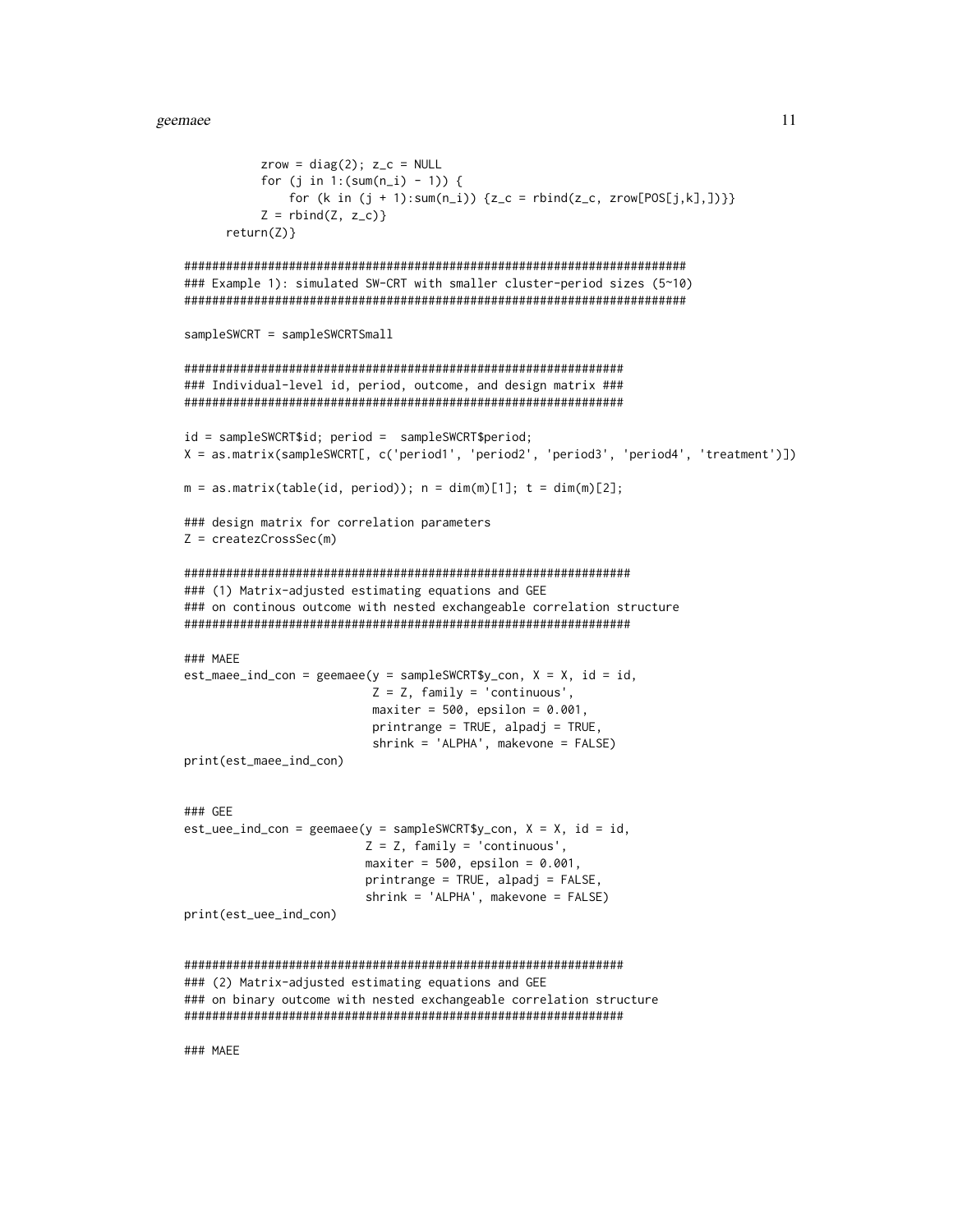```
est\_maee\_ind\_bin = geemaee(y = samplesWCRT$y\_bin, X = X, id = id,Z = Z, family = 'binomial',
                     maxiter = 500, epsilon = 0.001,
                     printrange = TRUE, alpadj = TRUE,shrink = 'ALPHA', makevone = FALSE)print(est_maee_ind_bin)
### GEE
est\_uee\_ind\_bin = geemaee(y = samplesWCRT$y\_bin, X = X, id = id,Z = Z, family = 'binomial',
                    maxiter = 500, epsilon = 0.001,
                    printrange = TRUE, alpadj = FALSE,
                    shrink = 'ALPHA', makevone = FALSE)print(est_uee_ind_bin)
## This will elapse longer.
### Example 2): simulated SW-CRT with larger cluster-period sizes (20~30)
sampleSWCRT = sampleSWCRTLarge
### Individual-level id, period, outcome, and design matrix ###
id = sampleSWCRT$id; period = sampleSWCRT$period;
X = as.matrix(sampleSWCRT[, c('period1', 'period2', 'period3', 'period4', 'period5', 'treatment')])
m = as.matrix(table(id, period)); n = dim(m)[1]; t = dim(m)[2];### design matrix for correlation parameters
Z = \text{createzCrossSec(m)}### (1) Matrix-adjusted estimating equations and GEE
### on continous outcome with nested exchangeable correlation structure
### MAEE
est\_maee\_ind\_con = geemaee(y = samplesWCRT$y\_con, X = X, id = id,Z = Z, family = 'continuous',
                     maxiter = 500, epsilon = 0.001,
                     printrange = TRUE, alpadj = TRUE,shrink = 'ALPHA', makevone = FALSE)print(est_maee_ind_con)
### GEE
est\_uee\_ind\_con = geemaee(y = samplesWCRT$y\_con, X = X, id = id,
```
12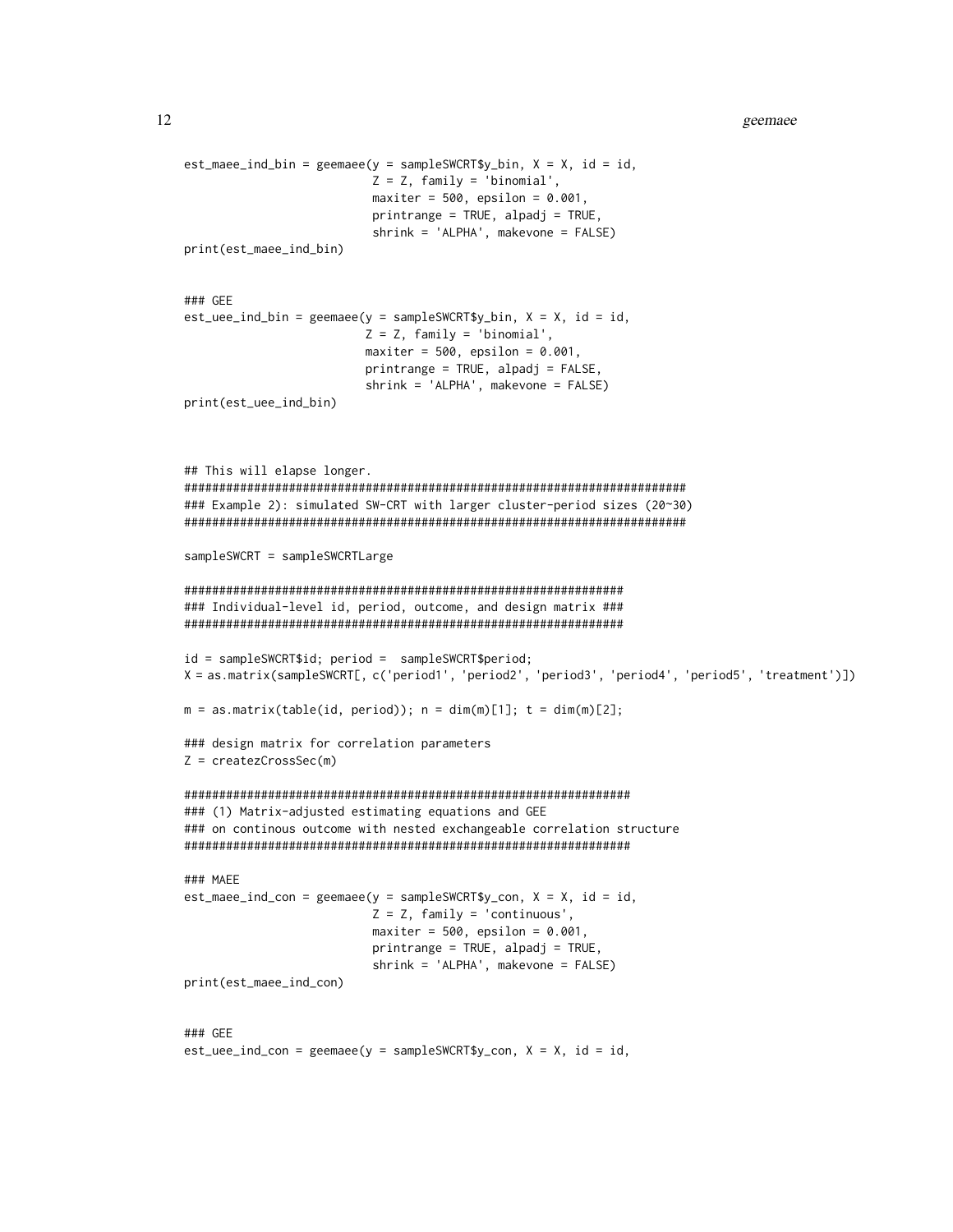```
Z = Z, family = 'continuous',
                      maxiter = 500, epsilon = 0.001,
                      printrange = TRUE, alpadj = FALSE,
                      shrink = 'ALPHA', makevone = FALSE)print(est_uee_ind_con)
### (2) Matrix-adjusted estimating equations and GEE
### on binary outcome with nested exchangeable correlation structure
### MAEE
est\_maee\_ind\_bin = geemaee(y = samplesWCRT$y\_bin, X = X, id = id,Z = Z, family = 'binomial',
                       maxiter = 500, epsilon = 0.001,
                       printrange = TRUE, alpadj = TRUE,
                       shrink = 'ALPHA', makevone = FALSE)
print(est_maee_ind_bin)
### GEE
est\_uee\_ind\_bin = geemaee(y = samplesWCRT$y\_bin, X = X, id = id,Z = Z, family = 'binomial',
                      maxiter = 500, epsilon = 0.001,
                      printrange = TRUE, alpadj = FALSE,
                      shrink = 'ALPHA', makevone = FALSE)print(est_uee_ind_bin)
```
print.cpgeeSWD

#### The print format for cpgeeSWD output

#### **Description**

The print format for cpgeeSWD output

#### **Usage**

```
## S3 method for class 'cpgeeSWD'
print(x, ...)
```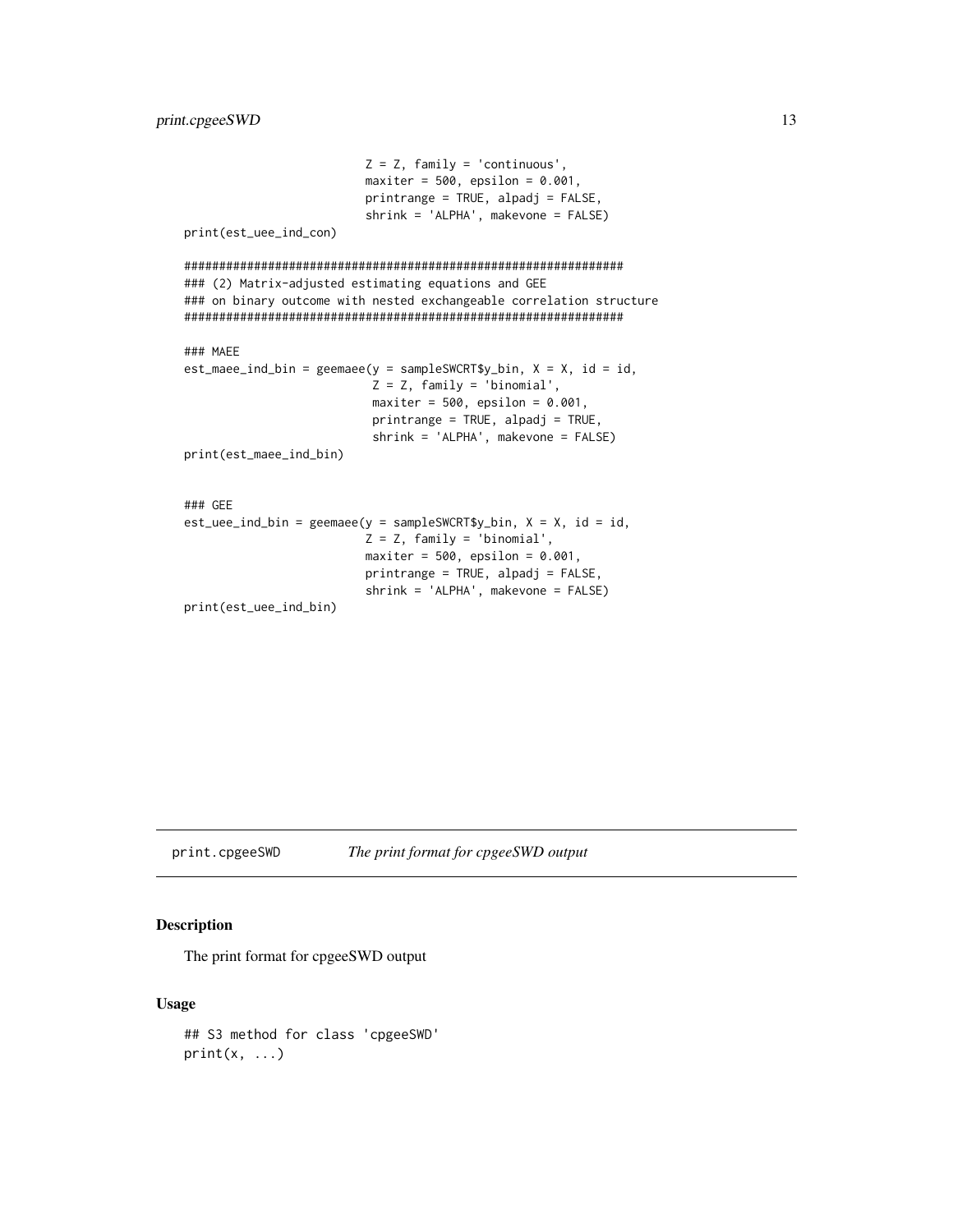#### <span id="page-13-0"></span>Arguments

| x        | The object of cpgeeSWD output                     |
|----------|---------------------------------------------------|
| $\cdots$ | further arguments passed to or from other methods |

#### Value

The output from [print](#page-0-0)

#### print.geemaee *The print format for geemaee output*

#### Description

The print format for geemaee output

#### Usage

## S3 method for class 'geemaee' print(x, ...)

#### Arguments

|                         | The object of geemaee output                      |
|-------------------------|---------------------------------------------------|
| $\cdot$ $\cdot$ $\cdot$ | further arguments passed to or from other methods |

#### Value

The output from [print](#page-0-0)

sampleSWCRTLarge *simulated large SW-CRT data*

#### Description

Simulated cross-sectional individual-level SW-CRT data with 12 clusters and 5 periods. The clusterperiod size is uniformly distributed between 20 and 30. The correlated binary and continuous outcomes are used for analysis as examples.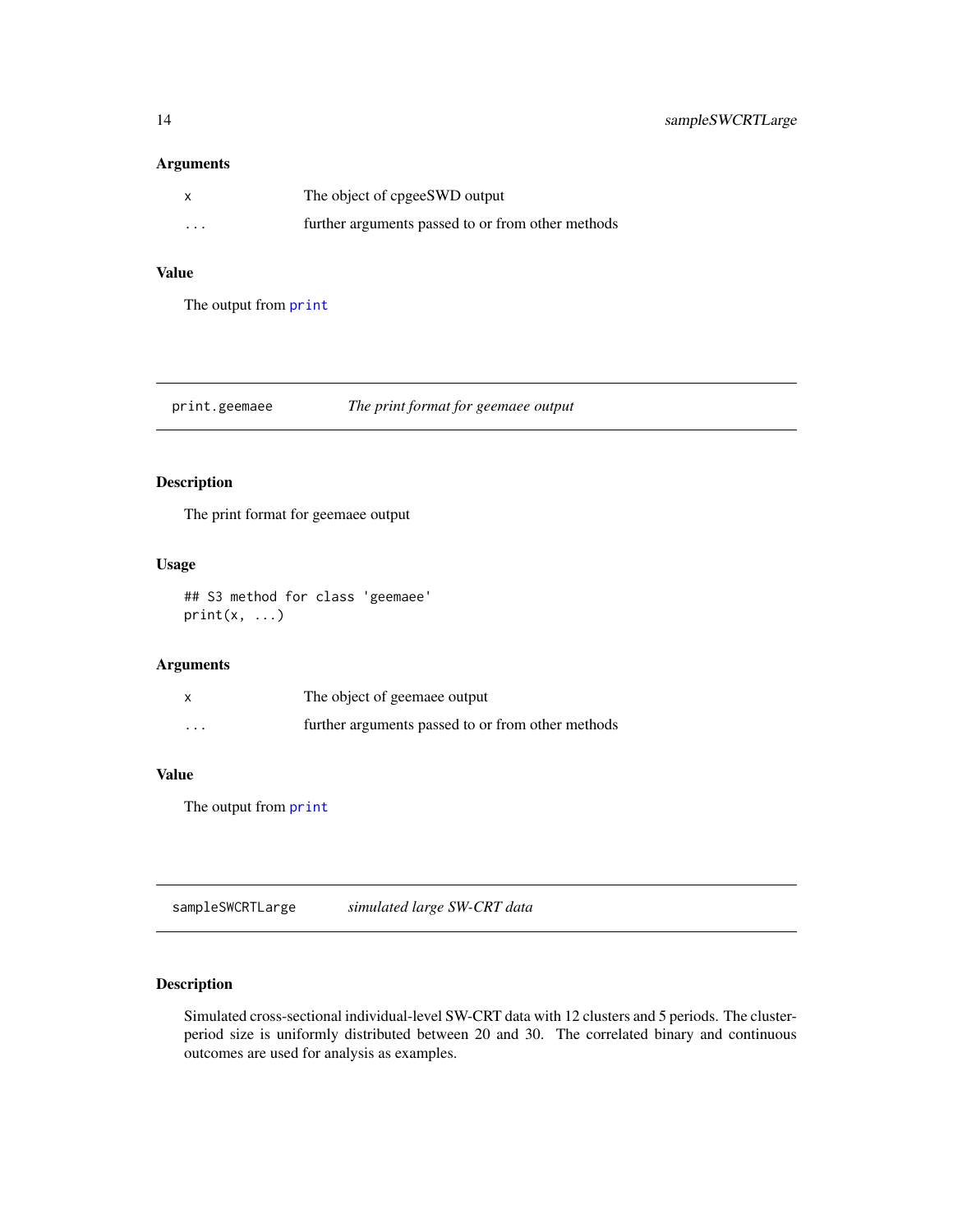#### <span id="page-14-0"></span>Format

A data frame with 1508 rows and 10 variables:

- period1 indicator of being at period 1
- period2 indicator of being at period 2
- period3 indicator of being at period 3
- period4 indicator of being at period 4
- period5 indicator of being at period 5
- treatment indicator of being treated
- id cluster identification number
- period period order number
- y\_bin binary outcome variable
- y\_con continous outcome variable

sampleSWCRTSmall *simulated small SW-CRT data*

#### Description

Simulated cross-sectional individual-level SW-CRT data with 12 clusters and 4 periods. The clusterperiod size is uniformly distributed between 5 and 10. The correlated binary and continuous outcomes are used for analysis as examples.

#### Format

A data frame with 373 rows and 9 variables:

**period1** indicator of being at period 1

- period2 indicator of being at period 2
- period3 indicator of being at period 3
- period4 indicator of being at period 4
- treatment indicator of being treated
- id cluster identification number
- period period order number
- y\_bin binary outcome variable
- y\_con continous outcome variable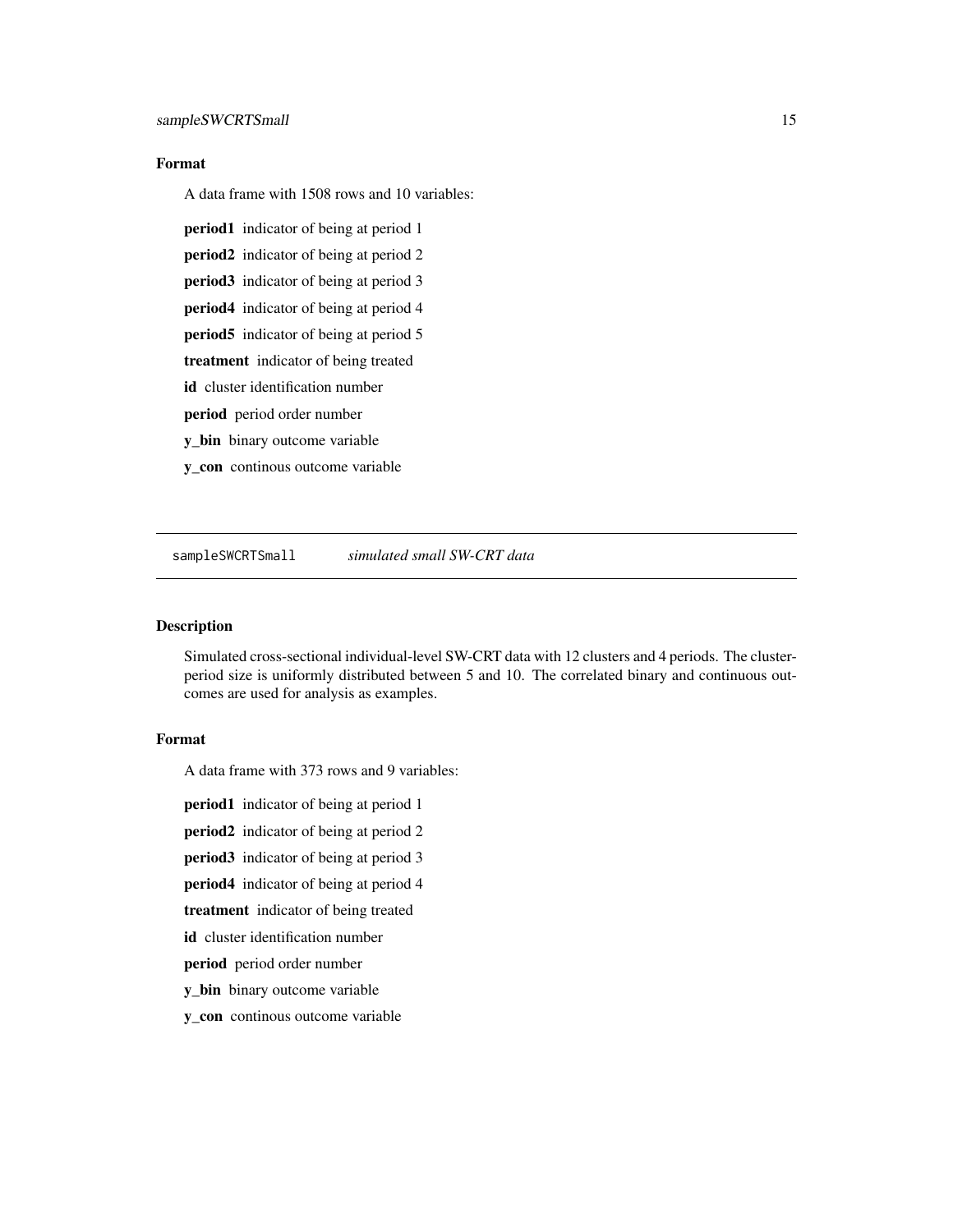<span id="page-15-0"></span>simbinCLF *Generating Correlated Binary Data using the Conditional Linear Family Method.*

#### **Description**

simbinCLF generates correlated binary data using the conditional linear family method (Qaqish, 2003). It simulates a vector of binary outcomes according the specified marginal mean vector and correlation structure. Natural constraints and compatibility between the marginal mean and correlation matrix are checked.

#### Usage

simbinCLF(mu, Sigma, n = 1)

#### Arguments

| mu    | a mean vector when $n = 1$ or is NULL, otherwise a list of mean vectors for the n<br>clusters                  |
|-------|----------------------------------------------------------------------------------------------------------------|
| Sigma | a correlation matrix when $n = 1$ or is NULL, otherwise a list of correlation matri-<br>ces for the n clusters |
| n     | number of clusters. The default is 1                                                                           |

#### Value

y a vector of simulated binary outcomes for n clusters.

#### Author(s)

Hengshi Yu <hengshi@umich.edu>, Fan Li <fan.f.li@yale.edu>, Paul Rathouz <paul.rathouz@austin.utexas.edu>, Elizabeth L. Turner <liz.turner@duke.edu>, John Preisser <jpreisse@bios.unc.edu>

#### References

Qaqish, B. F. (2003). A family of multivariate binary distributions for simulating correlated binary variables with specified marginal means and correlations. Biometrika, 90(2), 455-463.

Preisser, J. S., Qaqish, B. F. (2014). A comparison of methods for simulating correlated binary variables with specified marginal means and correlations. Journal of Statistical Computation and Simulation, 84(11), 2441-2452.

#### Examples

##################################################################### # Simulate 2 clusters, 3 periods and cluster-period size of 5 ####### #####################################################################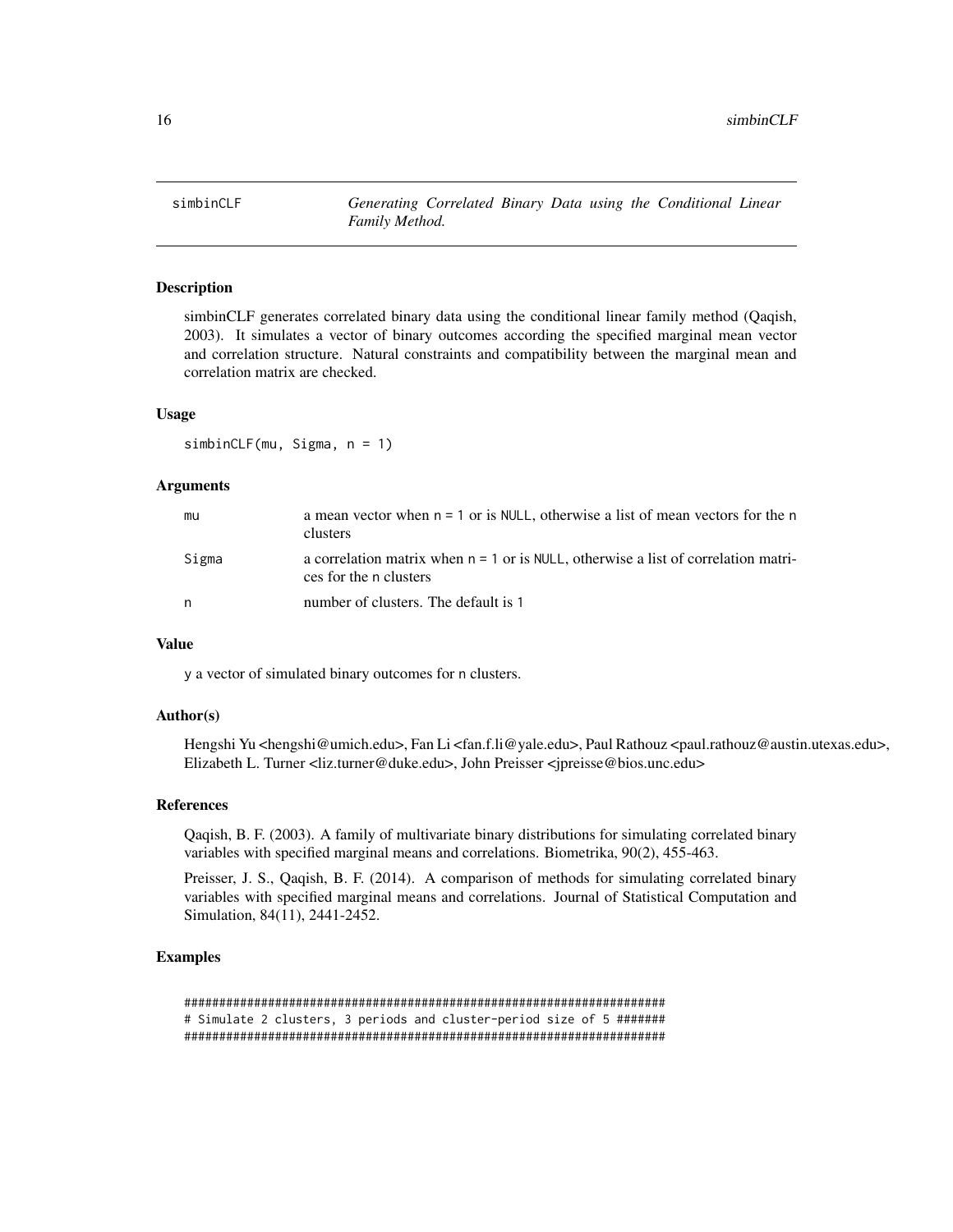#### $simplify CLF$  17

 $t = 3; n = 2; m = 5$ 

```
# means of cluster 1
u_c1 = c(0.4, 0.3, 0.2)u1 <- rep(u_c1, c(rep(m, t)))
# means of cluster 2
u_{c2} = c(0.35, 0.25, 0.2)u2 <- rep(u_c2, c(rep(m, t)))
# List of mean vectors
mu = list()mu[[1]] = u1; mu[[2]] = u2;# List of correlation matrices
## correlation parameters
alpha0 = 0.03; alpha1 = 0.015; rho = 0.8## (1) exchangeable
Signa = list()Sigma[[1]] = diag(m * t) * ( 1 - alpha1) + matrix(alpha1, m * t, m * t)
Sigma[[2]] = diag(m * t) * ( 1 - alpha1) + matrix(alpha1, m * t, m * t)
y_{\text{c}} = simbinCLF(mu = mu, Sigma = Sigma, n = n)
## (2) nested exchangeable
Signa = list()cor_matrix = matrix(alpha1, m * t, m * t)
loc1 = 0; loc2 = 0for(t in 1:t){loc1 = loc2 + 1; loc2 = loc1 + m - 1
for(i in loc1:loc2){for(j in loc1:loc2){
       if(i != j){cor_matrix[i, j] = alpha0}else{cor_matrix[i, j] = 1}}}}
Signa[[1]] = cor_matrix; Signal[2]] = cor_matrixy_new = simbinCLF(mu = mu, Sigma = Sigma, n = n)## (3) exponential decay
Signa = list()### function to find the period of the ith index
region_ij<-function(points, i){diff = i - points
    for(h in 1:(length(diff) - 1)){if(diff[h] > 0 & diff[h + 1] <= 0){find <- h}}
 return(find)}
cor_matrix = matrix(0, m * t, m * t)
useage_m = cumsum(m * t); useage_m = c(0, useage_m)for(i in 1:(m * t)){i_reg = region_ij(useage_m, i)
     for(j in 1:(m * t)){j_reg = region_ij(useage_m, j)
         if(i_reg == j_reg & i != j){
             cor_matrix[i, j] = alpha0} else if(i == j){cor_matrix[i, j] = 1}
```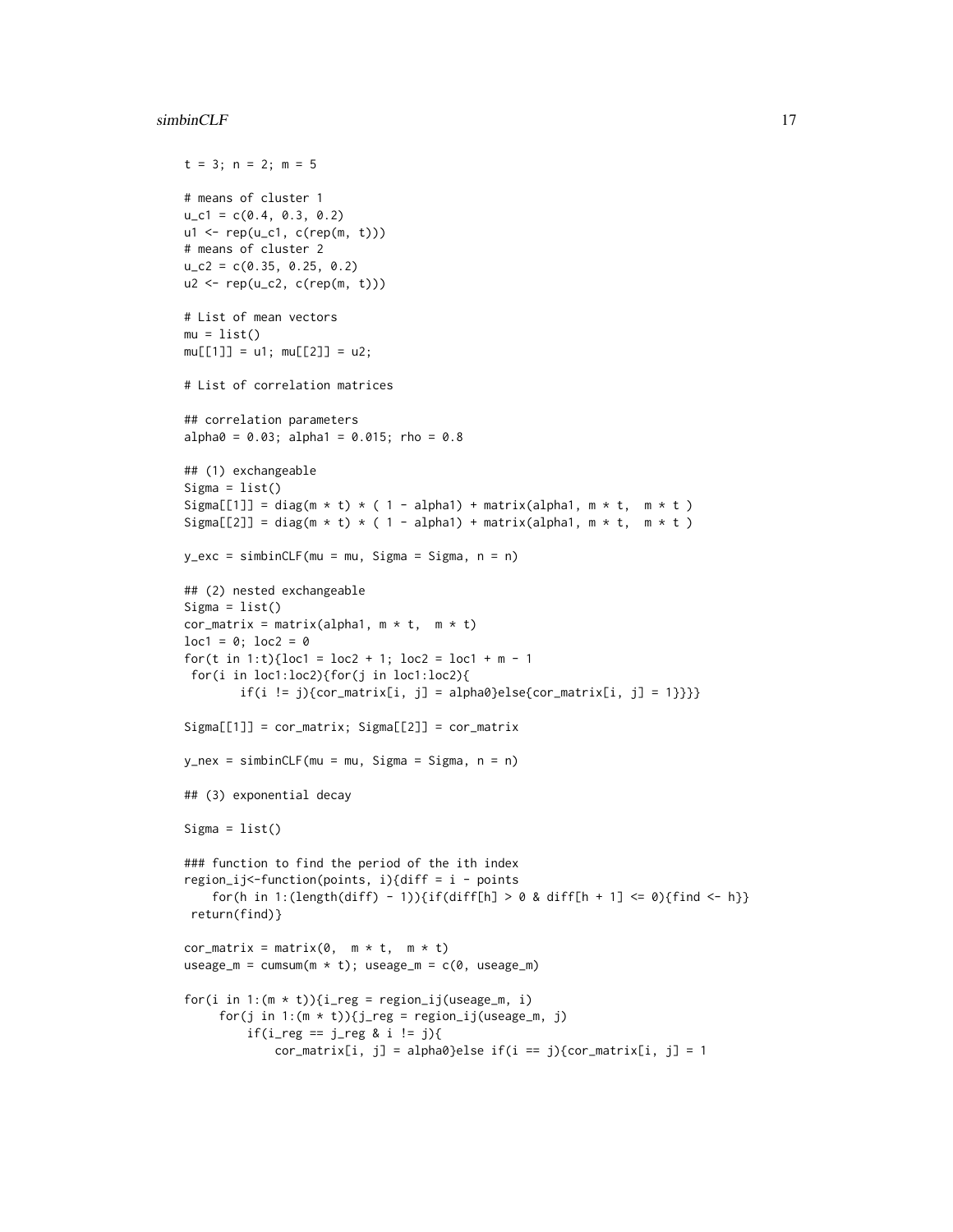```
}else if(i_reg != j_reg){cor_matrix[i,j] = alpha0 \star (rho^(abs(i_reg - j_reg)))}}}
Signa[[1]] = cor_matrix; Signa[[2]] = cor_matrixy<sup>-</sup>ed = simbinCLF(mu = mu, Sigma = Sigma, n = n)
```
simbinPROBIT *Generating Correlated Binary Data using the Multivariate Probit Method.*

#### Description

simbinPROBIT generates correlated binary data using the multivariate Probit method (Emrich and Piedmonte, 1991). It simulates a vector of binary outcomes according the specified marginal mean vector and correlation structure. Constraints and compatibility between the marginal mean and correlation matrix are checked.

#### Usage

simbinPROBIT(mu, Sigma, n = 1)

#### Arguments

| mu    | a mean vector when $n = 1$ or is NULL, otherwise a list of mean vectors for the n<br>clusters                  |
|-------|----------------------------------------------------------------------------------------------------------------|
| Sigma | a correlation matrix when $n = 1$ or is NULL, otherwise a list of correlation matri-<br>ces for the n clusters |
| n     | number of clusters. The default is 1                                                                           |

#### Value

y a vector of simulated binary outcomes for n clusters.

#### Author(s)

Hengshi Yu <hengshi@umich.edu>, Fan Li <fan.f.li@yale.edu>, Paul Rathouz <paul.rathouz@austin.utexas.edu>, Elizabeth L. Turner <liz.turner@duke.edu>, John Preisser <jpreisse@bios.unc.edu>

#### References

Emrich, L. J., & Piedmonte, M. R. (1991). A method for generating high-dimensional multivariate binary variates. The American Statistician, 45(4), 302-304.

Preisser, J. S., Qaqish, B. F. (2014). A comparison of methods for simulating correlated binary variables with specified marginal means and correlations. Journal of Statistical Computation and Simulation, 84(11), 2441-2452.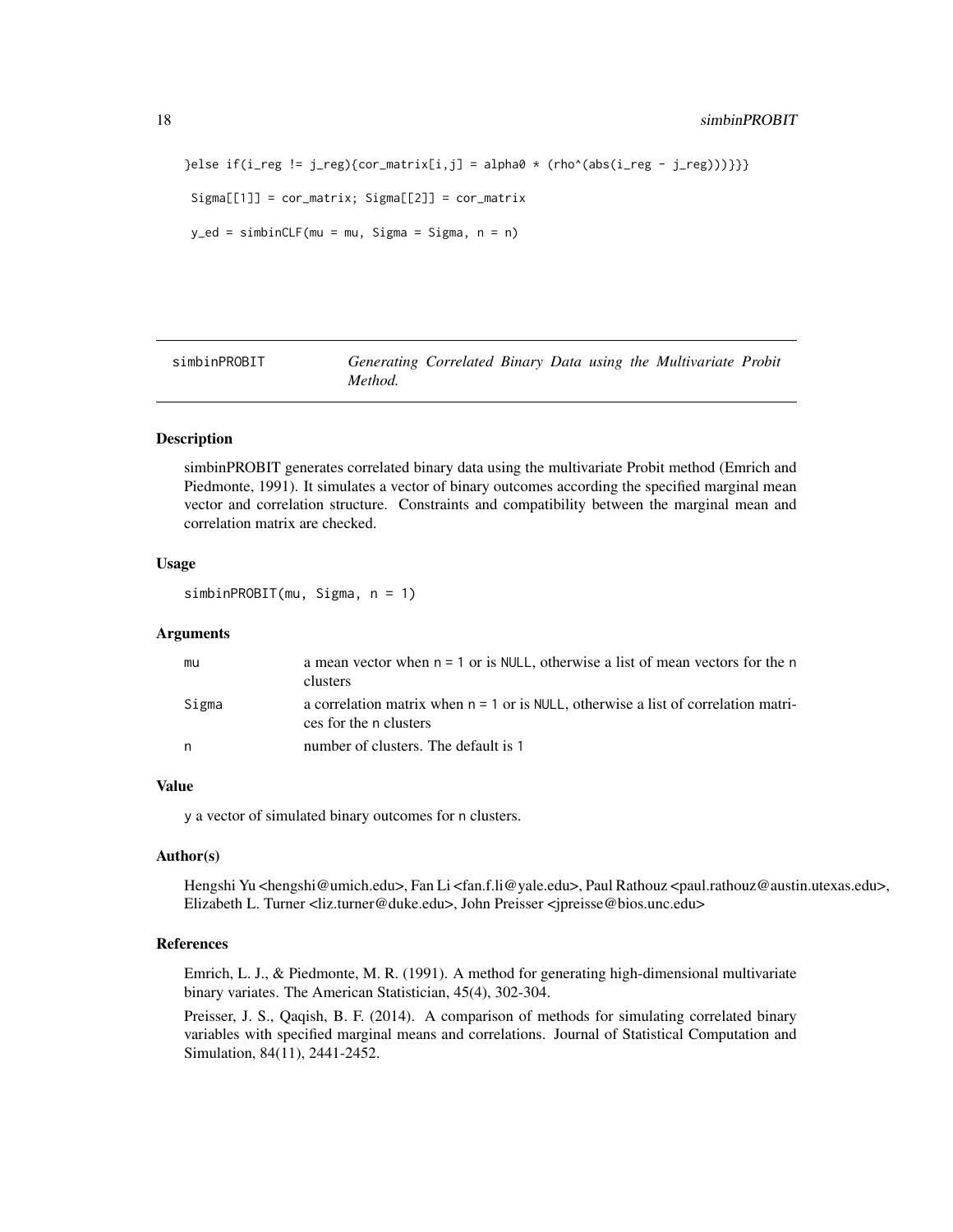#### simbinPROBIT 19

#### Examples

```
#####################################################################
# Simulate 2 clusters, 3 periods and cluster-period size of 5 #######
#####################################################################
t = 3; n = 2; m = 5# means of cluster 1
u_c1 = c(0.4, 0.3, 0.2)u1 \leftarrow rep(u_c1, c(rep(m, t)))# means of cluster 2
u_{c2} = c(0.35, 0.25, 0.2)u2 \leq -rep(u_c2, c(rep(m, t)))# List of mean vectors
mu = list()mu[[1]] = u1; mu[[2]] = u2;# List of correlation matrices
## correlation parameters
alpha0 = 0.03; alpha1 = 0.015; rho = 0.8## (1) exchangeable
Signa = list()Sigma[[1]] = diag(m * t) * ( 1 - alpha1) + matrix(alpha1, m * t, m * t)
Sigma[[2]] = diag(m * t) * ( 1 - alpha1) + matrix(alpha1, m * t, m * t)
y_exc = simbinPROBIT(mu = mu, Sigma = Sigma, n = n)
## (2) nested exchangeable
Signa = list()cor_matrix = matrix(alpha1, m * t, m * t)
loc1 = 0; loc2 = 0for(t in 1:t){loc1 = loc2 + 1; loc2 = loc1 + m - 1
for(i in loc1:loc2){for(j in loc1:loc2){
        if(i != j){cor_matrix[i, j] = alpha0}else{cor_matrix[i, j] = 1}}}}
Signa[[1]] = cor_matrix; Signa[[2]] = cor_matrixy_new = simbinPROBIT(mu = mu, Sigma = Sigma, n = n)## (3) exponential decay
Sigma = list()### function to find the period of the ith index
region_ij<-function(points, i){diff = i - points
    for(h in 1:(length(diff) - 1)){if(diff[h] > 0 & diff[h + 1] <= 0){find <- h}}
 return(find)}
cor_matrix = matrix(0, m * t, m * t)
useage_m = cumsum(m * t); useage_m = c(0, useage_m)
```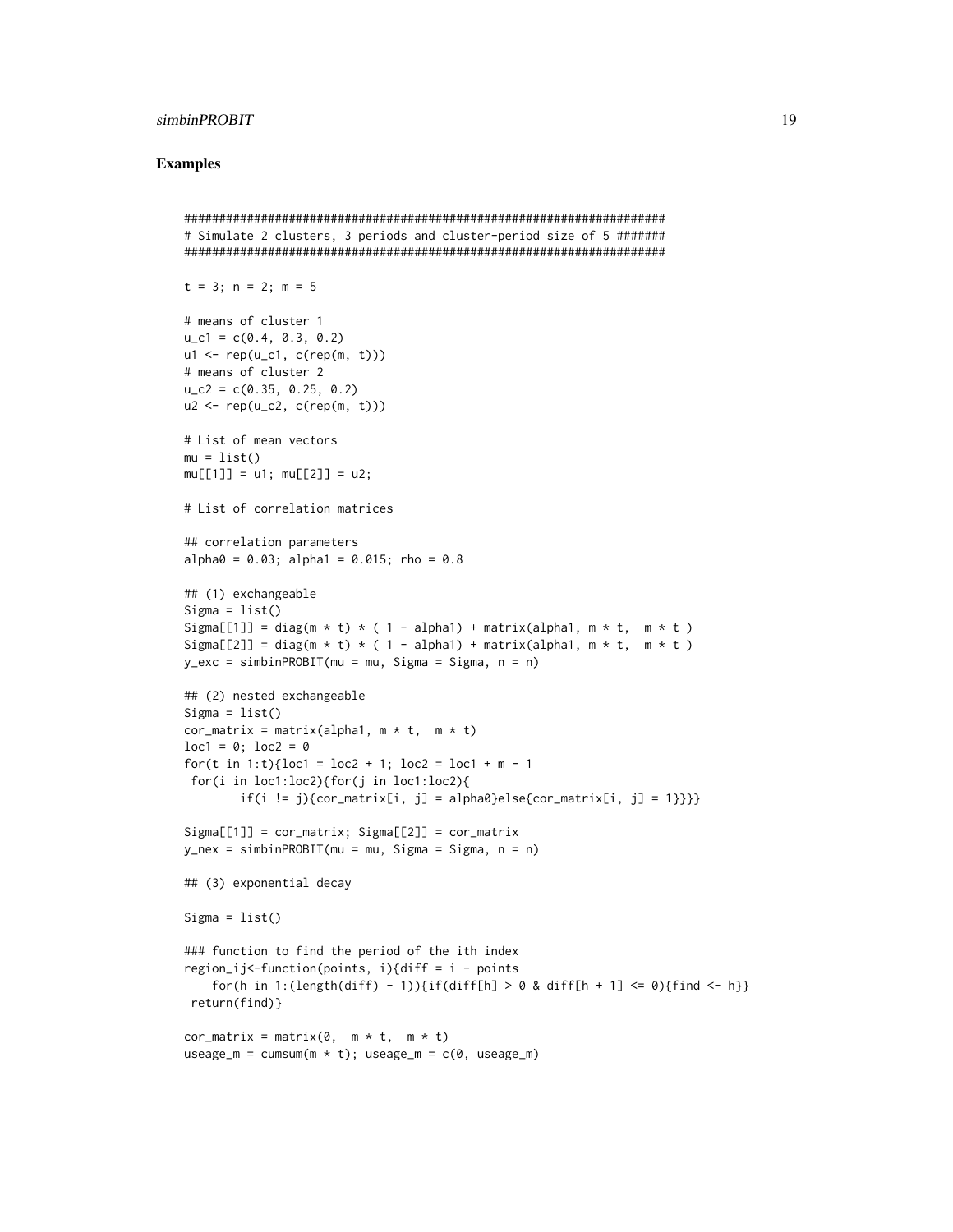```
for(i in 1:(m * t)){i_reg = region_ij(useage_m, i)
     for(j in 1:(m * t)){j_reg = region_ij(useage_m, j)
        if(i_{reg} == j_{reg} & i != j){
            cor_matrix[i, j] = alpha0}else if(i == j){cor_matrix[i, j] = 1
}else if(i_reg != j_reg){cor_matrix[i,j] = alpha0 * (rho^(abs(i_reg - j_reg)))}}}
Signa[[1]] = cor_matrix; Sigma[[2]] = cor_matrixy_ed = simbinPROBIT(mu = mu, Sigma = Sigma, n = n)
```